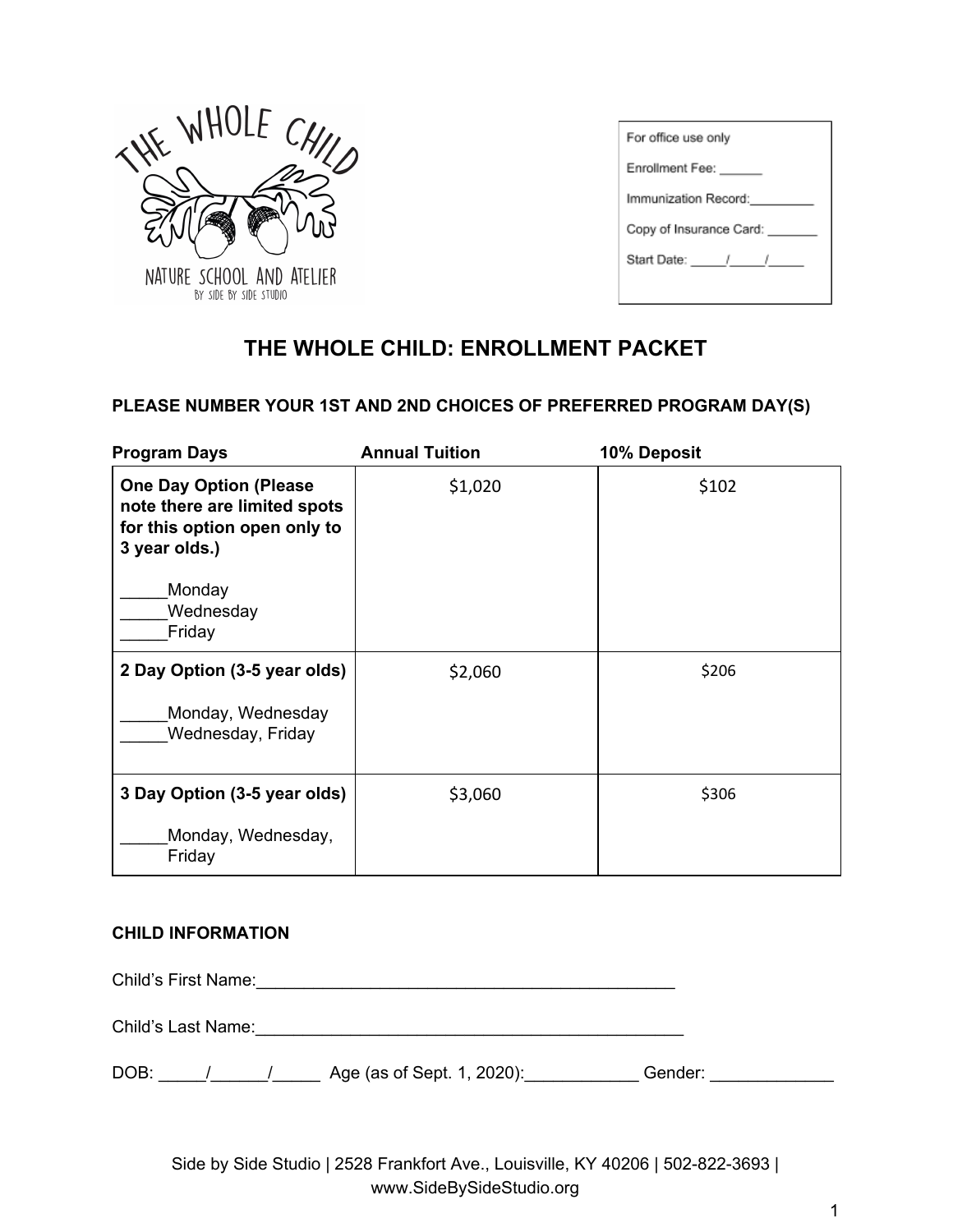## **CHILD INFORMATION**

| DOB: \_____/ _______/ _______ Age (as of Sept. 1, 2020): ______________Gender: ____________________                                                                                                                           |
|-------------------------------------------------------------------------------------------------------------------------------------------------------------------------------------------------------------------------------|
| <b>PARENT / GUARDIAN INFORMATION</b>                                                                                                                                                                                          |
| <b>1st Parent/Guardian</b>                                                                                                                                                                                                    |
| Name: Name: Name: Name: Name: Name: Name: Name: Name: Name: Name: Name: Name: Name: Name: Name: Name: Name: Name: Name: Name: Name: Name: Name: Name: Name: Name: Name: Name: Name: Name: Name: Name: Name: Name: Name: Name: |
| Address:                                                                                                                                                                                                                      |
| City / State / Zip:                                                                                                                                                                                                           |
|                                                                                                                                                                                                                               |
| Mobile Phone: ___________________                                                                                                                                                                                             |
|                                                                                                                                                                                                                               |
| 2nd Parent/Guardian (if applicable)                                                                                                                                                                                           |
| Name:                                                                                                                                                                                                                         |
| Address:                                                                                                                                                                                                                      |
| City / State / Zip:                                                                                                                                                                                                           |
|                                                                                                                                                                                                                               |
| Mobile Phone: ____________________                                                                                                                                                                                            |
|                                                                                                                                                                                                                               |

Side by Side Studio | 2528 Frankfort Ave., Louisville, KY 40206 | 502-822-3693 | www.SideBySideStudio.org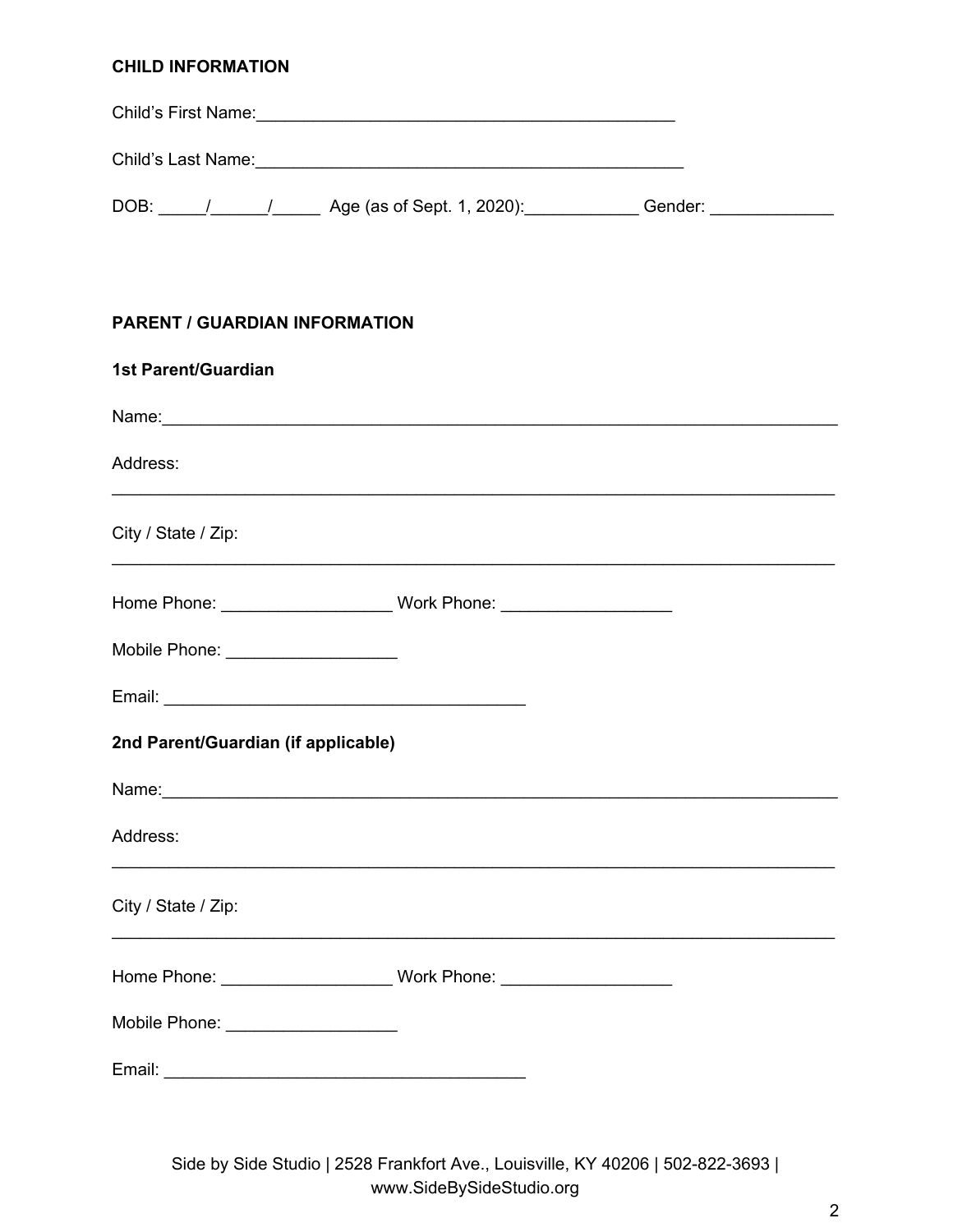**EMERGENCY CONTACT INFORMATION** (Please provide 2 emergency contacts other than

| parent(s)/guardian(s) listed above).                                                                     |                                                                                                                                                                                                          |
|----------------------------------------------------------------------------------------------------------|----------------------------------------------------------------------------------------------------------------------------------------------------------------------------------------------------------|
|                                                                                                          |                                                                                                                                                                                                          |
|                                                                                                          |                                                                                                                                                                                                          |
|                                                                                                          |                                                                                                                                                                                                          |
|                                                                                                          |                                                                                                                                                                                                          |
| <b>PICK UP AUTHORIZATION</b><br>picture identification before your child will be released from our care: | I give permission for the following people to pick up my child from Side By Side Studio, Inc. Until<br>our staff becomes familiar with the individuals on the list, they will be asked to show a form of |
|                                                                                                          |                                                                                                                                                                                                          |
|                                                                                                          |                                                                                                                                                                                                          |
|                                                                                                          |                                                                                                                                                                                                          |
|                                                                                                          | <b>MEDICAL INFORMATION AND AUTHORIZATION</b>                                                                                                                                                             |
|                                                                                                          |                                                                                                                                                                                                          |
| DOB: / / / Second Child's DOB: / / /                                                                     |                                                                                                                                                                                                          |
| <b>INSURANCE</b>                                                                                         |                                                                                                                                                                                                          |
|                                                                                                          |                                                                                                                                                                                                          |
|                                                                                                          |                                                                                                                                                                                                          |
|                                                                                                          |                                                                                                                                                                                                          |

Physician Phone: \_\_\_\_\_\_\_\_\_\_\_\_\_\_\_\_\_\_\_\_\_\_\_\_\_\_\_\_\_\_\_\_\_\_\_

Side by Side Studio | 2528 Frankfort Ave., Louisville, KY 40206 | 502-822-3693 | www.SideBySideStudio.org

Policy #: \_\_\_\_\_\_\_\_\_\_\_\_\_\_\_\_\_\_\_\_\_\_\_\_\_\_\_\_\_ Group #: \_\_\_\_\_\_\_\_\_\_\_\_\_\_\_\_\_\_\_\_\_\_\_\_\_\_\_\_\_\_

Name of Child's Physician: \_\_\_\_\_\_\_\_\_\_\_\_\_\_\_\_\_\_\_\_\_\_\_\_\_\_\_\_\_\_\_\_\_\_\_\_\_\_\_\_\_\_\_\_\_\_\_\_\_\_\_\_\_

Physician Address and Hospital Affiliation: \_\_\_\_\_\_\_\_\_\_\_\_\_\_\_\_\_\_\_\_\_\_\_\_\_\_\_\_\_\_\_\_\_\_\_\_\_\_\_\_\_

\_\_\_\_\_\_\_\_\_\_\_\_\_\_\_\_\_\_\_\_\_\_\_\_\_\_\_\_\_\_\_\_\_\_\_\_\_\_\_\_\_\_\_\_\_\_\_\_\_\_\_\_\_\_\_\_\_\_\_\_\_\_\_\_\_\_\_\_\_\_\_\_\_\_\_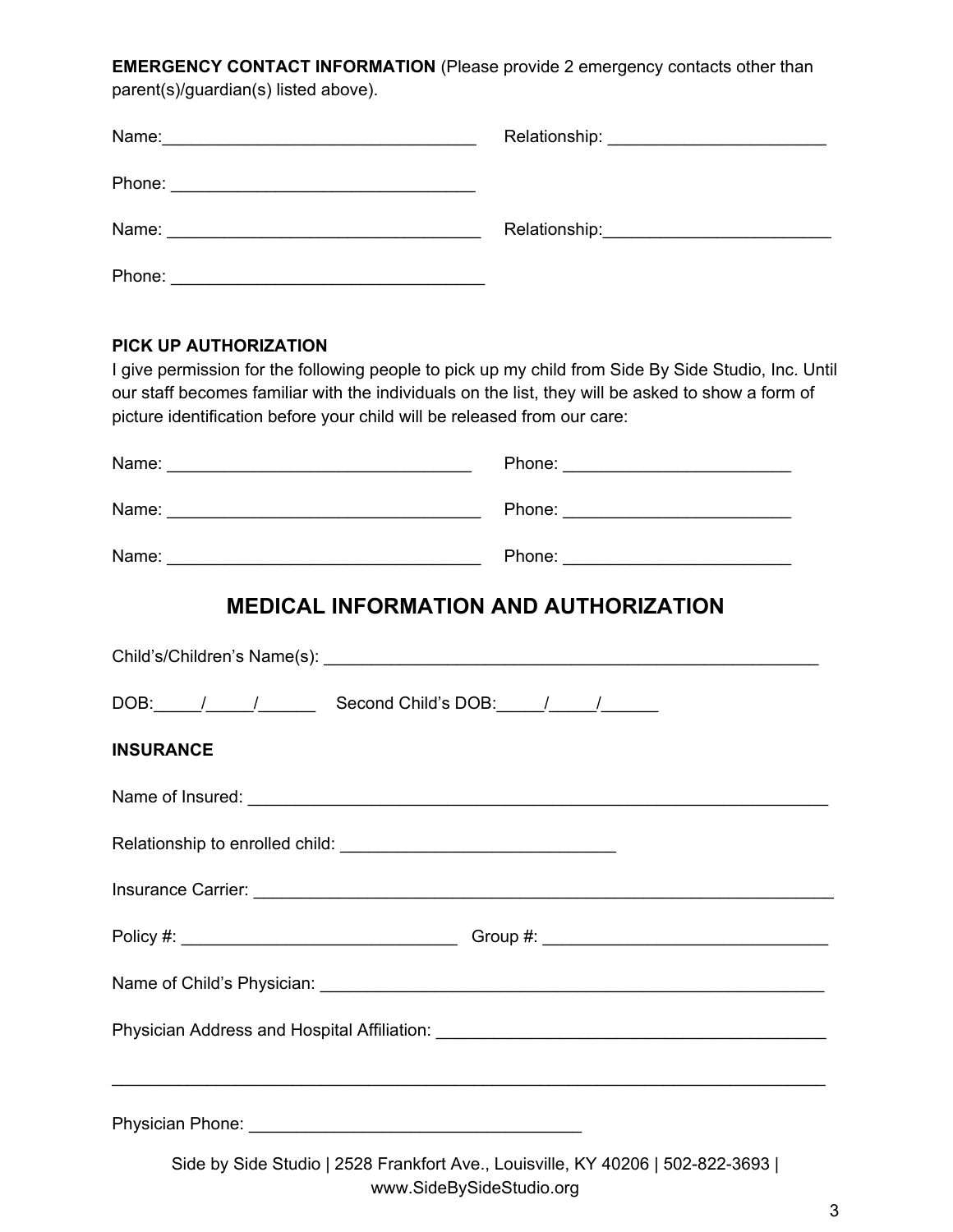## **MEDICAL INFORMATION**

Please list if any: Chronic or recurring illness or medical conditions:

Dietary Restrictions:

Current medications:

Please list all allergies and/or health concerns:

## **MEDICAL RELEASE AND HOLD HARMLESS AGREEMENT**

I (we), the parent(s), legal guardian(s), or custodian(s) of the child(ren) named in the application, knowingly release, absolve, INDEMNIFY, AND HOLD HARMLESS Side by Side Studio, Inc., as well as its employees, officers, directors, agents, representatives, affiliates, successors, and assigns from any and all causes of action of any kind whatsoever, whether in statute, contract, or tort (INCLUDING CLAIMS OF NEGLIGENCE), which in any way relate to or arise from the child's/children's activities at or sponsored by Side by Side Studio. In the event the child(ren) named in this application is injured while in the care of Side by Side Studio, Inc. and requires the attention of a doctor, I (we) consent to any reasonable medical treatment as deemed necessary by a licensed physician. In the event the treatment is called for which a physician and/or hospital employee refuse to administer without our consent, I (we) hereby authorize the Director of the Whole Child Program, and/or representatives of Side by Side Studio, Inc. to give consent for us if we cannot be reached by telephone at one of the numbers listed in this application, or because of an emergency, there is not time or opportunity to make a telephone call. In the event that it becomes necessary for one of these persons to give consent for us, we agree to hold such person, as well as Side by Side Studio, Inc., free and harmless and agree to INDEMNIFY such person, as well as Side by Side Studio, Inc., from any claims, demands, or suits for damages (INCLUDING CLAIMS OF NEGLIGENCE) arising from the giving of such consent, as long as the treatment is administered by or under the supervision of a licensed physician.

\_\_\_\_\_\_\_\_\_\_\_\_\_\_\_\_\_\_\_\_\_\_\_\_\_\_\_\_\_\_\_\_\_\_\_\_\_\_\_\_\_\_\_\_\_\_\_\_\_\_\_\_\_\_\_\_\_\_\_\_\_\_\_\_\_\_\_\_\_\_\_\_\_\_\_\_

\_\_\_\_\_\_\_\_\_\_\_\_\_\_\_\_\_\_\_\_\_\_\_\_\_\_\_\_\_\_\_\_\_\_\_\_\_\_\_\_\_\_\_\_\_\_\_\_\_\_\_\_\_\_\_\_\_\_\_\_\_\_\_\_\_\_\_\_\_\_\_\_\_\_\_\_

\_\_\_\_\_\_\_\_\_\_\_\_\_\_\_\_\_\_\_\_\_\_\_\_\_\_\_\_\_\_\_\_\_\_\_\_\_\_\_\_\_\_\_\_\_\_\_\_\_\_\_\_\_\_\_\_\_\_\_\_\_\_\_\_\_\_\_\_\_\_\_\_\_\_\_\_

\_\_\_\_\_\_\_\_\_\_\_\_\_\_\_\_\_\_\_\_\_\_\_\_\_\_\_\_\_\_\_\_\_\_\_\_\_\_\_\_\_\_\_\_\_\_\_\_\_\_\_\_\_\_\_\_\_\_\_\_\_\_\_\_\_\_\_\_\_\_\_\_\_\_\_\_

\_\_\_\_\_\_\_\_\_\_\_\_\_\_\_\_\_\_\_\_\_\_\_\_\_\_\_\_\_\_\_\_\_\_\_\_\_\_\_\_\_\_\_\_\_\_\_\_\_\_\_\_\_\_\_\_\_\_\_\_\_\_\_\_\_\_\_\_\_\_\_\_\_\_\_\_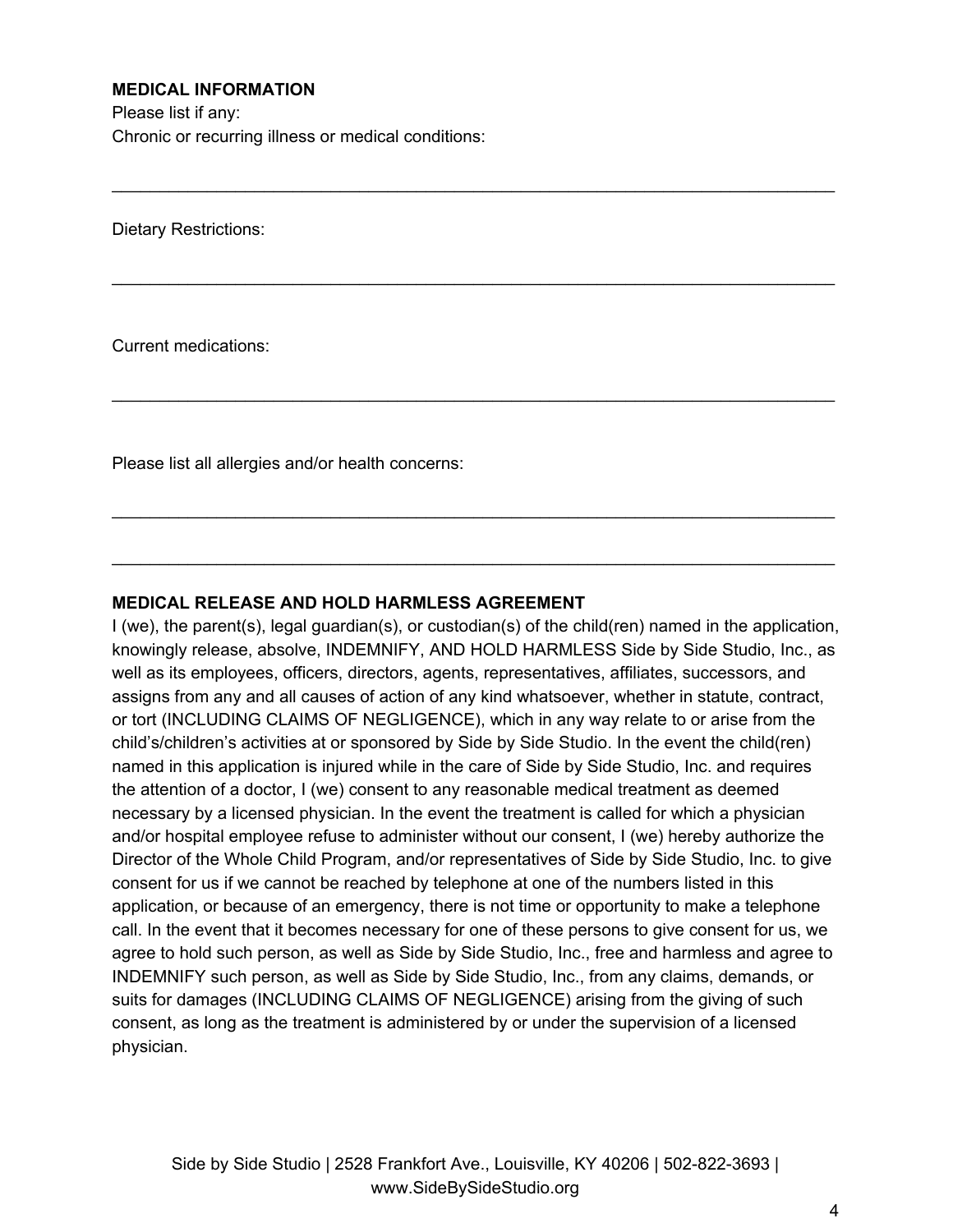Parent/Guardian signature:

Date:  $\frac{1}{2}$  /  $\frac{1}{2}$ 

## **WELLNESS POLICY**

I understand my child(ren) will not be allowed to attend when he/she is running fever of 100 degrees or higher, vomiting, has diarrhea, or has unexplained rash. If called due to my child's/children's illness, I will pick up my child(ren) as soon as possible after being contacted. I understand that my child(ren) must be symptom free for 24 hours before returning to school.

Parent/Guardian Signature: \_\_\_\_\_\_\_\_\_\_\_\_\_\_\_\_\_\_\_\_\_\_\_\_\_\_\_\_\_\_\_\_\_\_\_\_\_\_\_\_\_\_\_\_\_\_\_\_\_\_\_\_\_

Date:  $\frac{1}{2}$  /  $\frac{1}{2}$ 

#### **IMMUNIZATIONS**

A current KY state immunization certificate must be on file by the first day of attendance. It is required to be updated each time your child receives immunizations. All students must be up to date with vaccinations.

#### **PHOTOGRAPH RELEASE**

I hereby grant permission for my child's/children's photographs to be included in Side by Side Studio, Inc.'s email newsletter, local press, video, outreach, social media, and the Studio's website.

Parent/Guardian Signature: \_\_\_\_\_\_\_\_\_\_\_\_\_\_\_\_\_\_\_\_\_\_\_\_\_\_\_\_\_\_\_\_\_\_\_\_\_\_\_\_\_\_\_\_\_\_\_\_\_\_\_\_\_\_

Date:  $\frac{1}{2}$  /

#### **PARTICIPATION IN SIDE BY SIDE STUDIO WHOLE CHILD PROGRAM**

I give permission for my child to participate in all activities offered at The Whole Child Nature School and Atelier. These include play time, snack time, and other approved and age appropriate creative movement. The children will play in the front and back yard area as the weather permits.

Parent/Guardian Signature: \_\_\_\_\_\_\_\_\_\_\_\_\_\_\_\_\_\_\_\_\_\_\_\_\_\_\_\_\_\_\_\_\_\_\_\_\_\_\_\_\_\_\_\_\_\_\_\_\_\_\_\_\_\_

Date:  $\frac{1}{2}$  /

**I/We have read, understood and agreed with the policies set forth in the Enrollment Packet and in the Policies and Procedures Parent Handbook. I/We agree to pay all fees with the knowledge that if my/our account becomes delinquent, my/our child(ren) will not be permitted to attend until payment is made in full.**